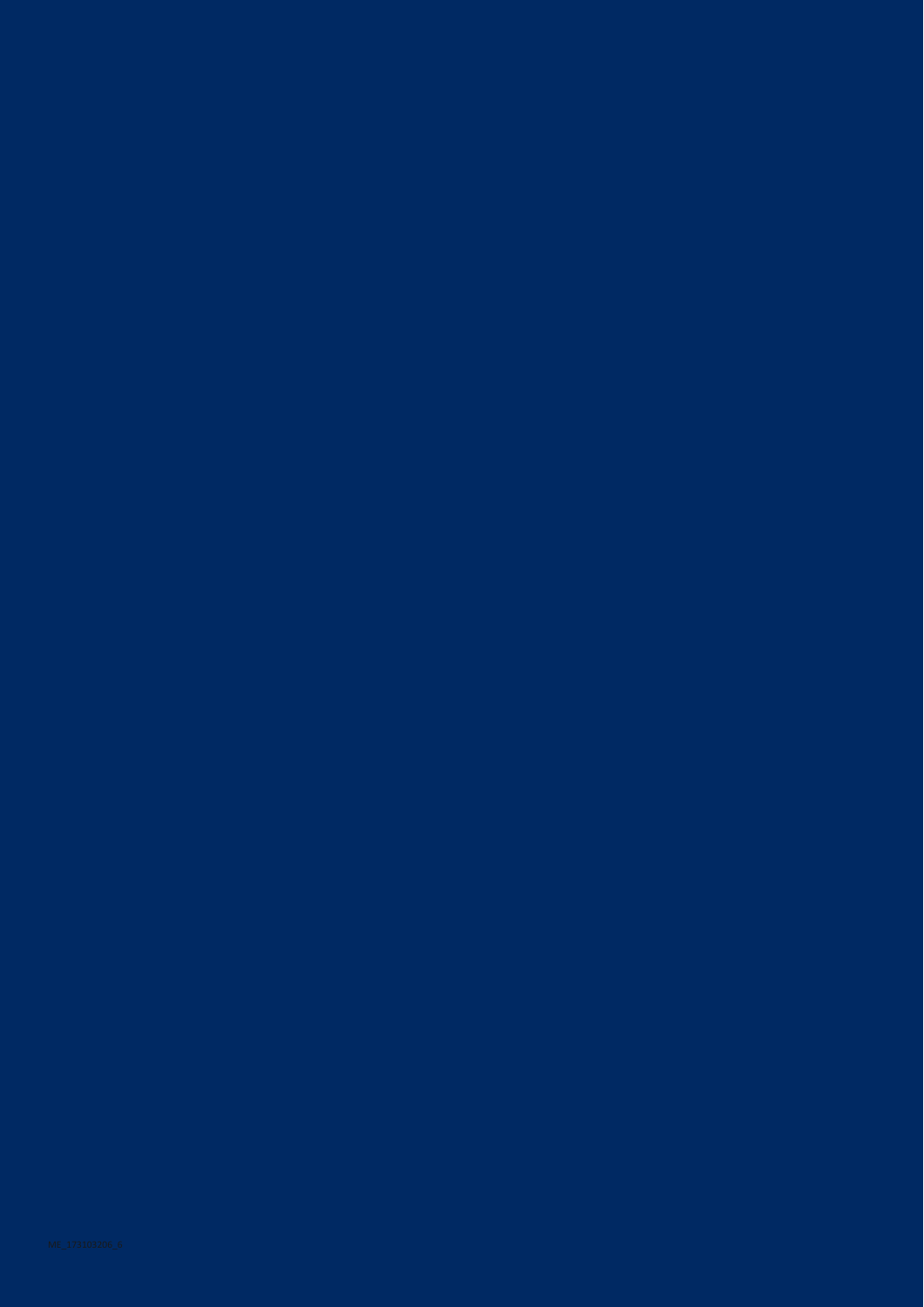# **Contents**

| 1. Preconditions to Sale           | 3              |
|------------------------------------|----------------|
| 2. Sale of Electricity             | 3              |
| 3. Customer's Obligations          | 3              |
| 4. Charges                         | 4              |
| 5. GST                             | 4              |
| 6. Variation to Charges            | 4              |
| 7. Metering and Metering Charges   | 5              |
| 8. Environmental Charges           | 6              |
| 9. Network Charges                 | 6              |
| 10. Payment                        | 6              |
| 11. Adding or Removing Sites       | 6              |
| 12. Event of Default               | $\overline{7}$ |
| 13. Disconnection                  | $\overline{7}$ |
| 14. Reconnection                   | $\overline{7}$ |
| 15. Term and Termination           | 8              |
| 16. Liability                      | 8              |
| 17. Force Majeure                  | 9              |
| 18. Confidentiality                | 9              |
| 19. Privacy                        | 9              |
| 20. Warranties and Covenants       | 9              |
| 21. Security                       | 10             |
| 22. Dispute Resolution             | 10             |
| 23. Retailer of Last Resort Event  | 10             |
| 24. Miscellaneous                  | 10             |
| 25. Definitions and Interpretation | 11             |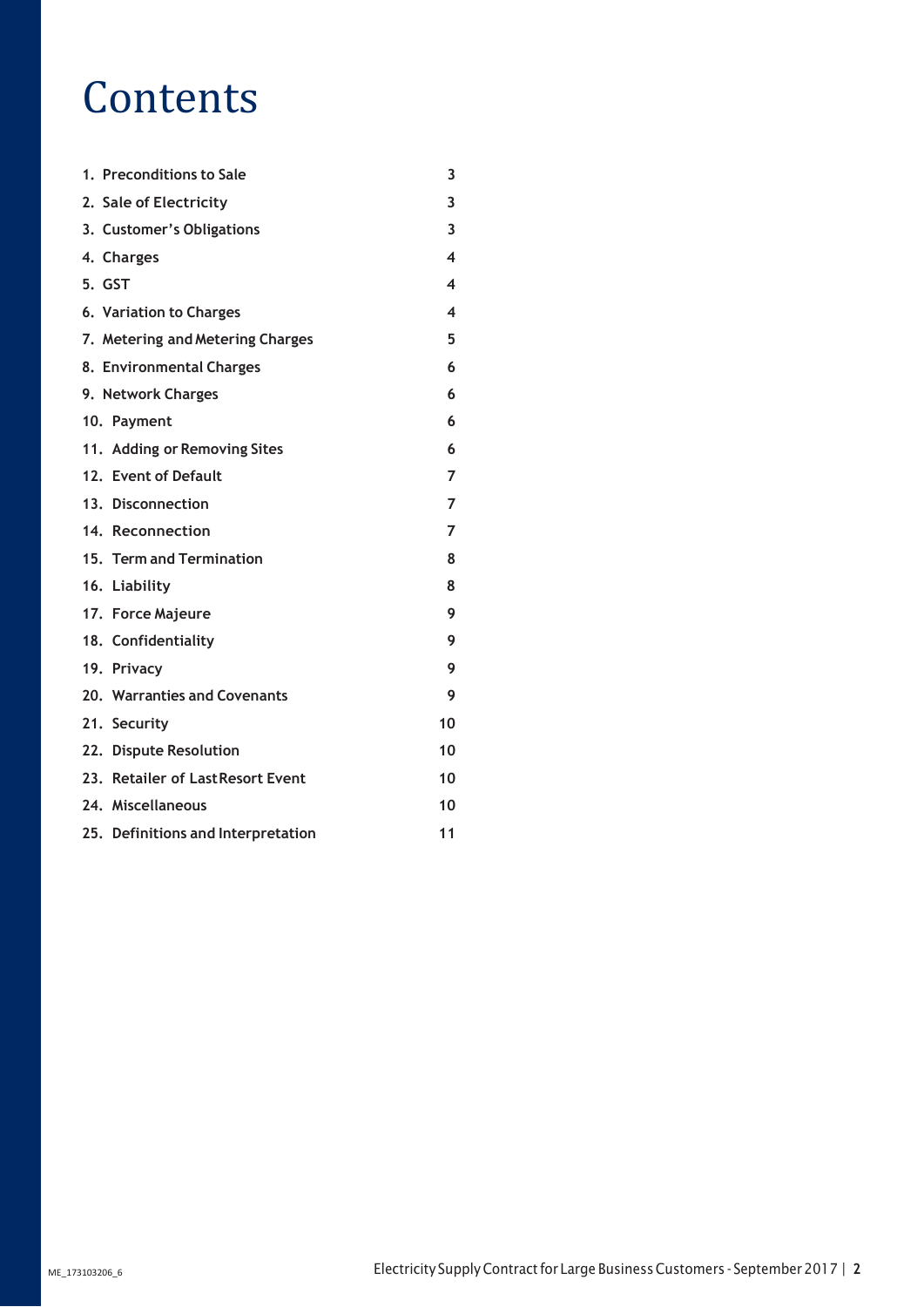## <span id="page-3-0"></span>**1. Preconditions toSale**

- 1.1 Prior to any supply of electricity under this Agreement:
	- (a) all necessary Connection Services to the Site must have been arranged and provided, and the Customer must have a connection contract in place with the relevant Network Operator;
	- (b) all necessary metering equipment must have been installed (and, if necessary, upgraded) at the Point of Supply, there must be safe and

unhindered access to the metering equipment, and a Metering Coordinator must have been appointed;

- (c) interval data must be available to Aurora Energy after an interval meter has been installed at the Point of Supply (or elsewhere as required by the Rules or agreed between the Parties consistent with the rules);
- (d) Aurora Energy must be satisfied that the Customer has a satisfactory credit rating or the ability to meet its payment obligations under this Agreement;
- (e) the Customer must have provided any requested security;
- (f) there must not be any outstanding payments owed by the Customer to Aurora Energy; and
- (g) Aurora Energy must be satisfied that the Customer is a Large Customer.
- **1.2** Aurora Energy may, by notice to the Customer, terminate the Agreement before the Commencement Date if it is not satisfied that the Customer has a satisfactory credit rating or credit standing or has not provided requested security and in such circumstances:
	- (a) the Agreement will end on the date specified in the notice; and
	- (b) Aurora Energy may charge an Early Termination Fee (if Aurora Energy has the exposure as contemplated in the definition of that term), but neither Party will otherwise have any liability to the other in respect of such termination.
- <span id="page-3-1"></span>**1.3** The preconditions in clause 1.1 are for the benefit of Aurora Energy and may only be waived by Aurora Energy. If the Commencement Date occurs before all the preconditions in clause 1.1 are satisfied, Aurora Energy may still require those conditions to be satisfied after the Commencement Date. Unless Aurora Energy expressly states otherwise, any waiver of the preconditions by Aurora Energy is only a waiver of Aurora Energy's rights to have those preconditions satisfied before the Commencement Date, rather than a waiver of Aurora Energy's rights to have them satisfied at all.

## **2. Sale ofElectricity**

- **2.1** Aurora Energy agrees to sell electricity to the Customer and the Customer agrees to purchase electricity from Aurora Energy at the Point of Supply from the Commencement Date on the terms and conditions of this Agreement.
- **2.2** The Customer acknowledges that it is not contracting with Aurora Energy as a Network Operator and accordingly (subject to the *Competition and Consumer Act 2010* (Cth)):
	- (a) Aurora Energy assumes no responsibility to the Customer for the quality and quantity of electricity provided; and
	- (b) the Customer agrees that Aurora Energy is not liable to the Customer under this Agreement or to any person claiming through the Customer for any costs, expenses, losses, damages, or claims for any partial or total failure or defect in the supply of electricity to the Site and any such warranty is expressly excluded, to the full extent permitted by law.
- **2.3** The Customer acknowledges that the physical delivery of electricity to the Site is made by the Network Operator and for that reason the Customer agrees that the quality and quantity of electricity supply can be addressed more appropriately in the connection contract it has with the Network Operator.

## <span id="page-3-2"></span>**3. Customer's Obligations**

- **3.1** The Customer must ensure that the Site is and remains physically connected to the Network and that the Customer is able to take the electricity purchased under this Agreement.
- **3.2** The Customer must sign any forms or other documents necessary to affect registration of Aurora Energy as the Customer's chosen retailer under the Rules.
- **3.3** The Customer:
	- (a) warrants that the Customer is, and willremain at all times during this Agreement, a Large Customer; and
	- (b) must advise Aurora Energy promptly if the Customer ceases to be, or anticipates it will cease to be, a Large Customer.
- **3.4** The Customer will promptly notify Aurora Energy if the Customer plans to materially change its consumption levels or load profile, or does in fact do so, including by the installation of any new equipment or as a result of a material change to itsoperations.
- **3.5** The Customer will promptly advise Aurora Energy or the Network Operator if an occupant or intending occupant at a Site requires life support equipment
- **3.6** By entering into this Agreement, the Customer gives its explicit informed consent that if this Contract applies to more than one business Site and the Customer consumes less than, or is classified by the Network Operator as consuming less than, 150 MWh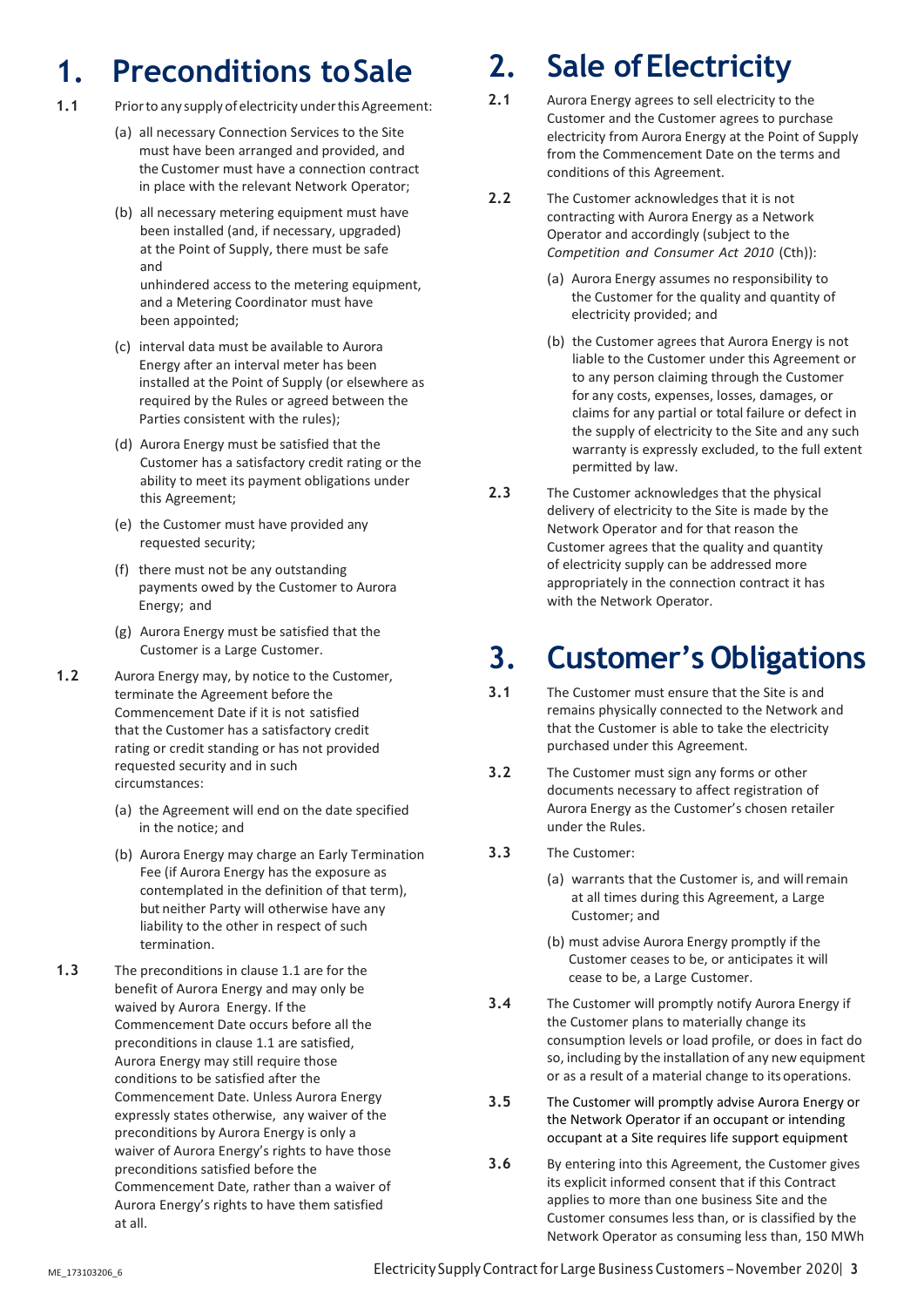of electricity per year for one or more of those business Sites, then:

- (a) that Site may be treated as aggregated with other business Sites for the purposes of the NERL and the NERR and the aggregated consumption of electricity at all Sites will be used for determining whether the Customer is a Large Customer; and
- (b) the Customer acknowledges and agrees that:
	- (i) by providing its explicit informed consent, the Customer will not receive the additional protections that would otherwise apply under the NERR and NERL at any business Site consuming less than 150MWh of electricity per year (**"Upper Consumption Threshold"**) if the aggregate usage for the aggregated Sites exceeds the Upper Consumption Threshold;
	- (ii) without limiting (i) above, the following provisions will not apply to any Site below the upper consumption threshold: Part 2 of the NERL (other than Division 12); Division 3 of Part 1 and Part 2 of the NERR; and clauses 7.8.10A, 7.8.10B and 7.8.10C of the Rules; and
	- (iii) Aurora Energy clearly, fully and adequately disclosed all matters relevant to the consent, including the use and purpose of the consent.
- <span id="page-4-3"></span>**3.7** If the aggregate usage under this Agreement for the aggregated Sites falls below the Upper Consumption Threshold, this Agreement will terminate.
- <span id="page-4-4"></span>**3.8** Aurora Energy may also terminate this Agreement at any time if, at any time, it reasonably believes that the aggregated consumption at the Sites will not exceed the Upper Consumption Threshold for in a year.
- **3.9** If:
	- (a) Aurora Energy is financially responsible for the Site under Electricity Laws; and
	- (b) this Agreement terminates under clause [3.7](#page-4-3) or [3.8,](#page-4-4)

Aurora Energy will continue to supply electricity to the Customer at the Point of Supply under the terms and conditions of Aurora Energy's Standard Retail Contract until the Customer transfers to another retailer or enters into a market retail contract with Aurora Energy.

## <span id="page-4-0"></span>**4. Charges**

- **4.1** The Customer shall pay Aurora Energy:
	- (a) the Electricity Charges, which are to be calculated by multiplying the Consumption during the relevant Billing Period by the following applicable rates:
		- (i) during the Fixed Rate Period, the rates specified as "Electricity Charges" in Schedule 1 (as applicable to Peak or Off-Peak Consumption respectively, as those periods

are defined in Schedule 1); and

- (ii) after the Fixed Rate Period, the relevant Default Rate;
- (b) the Metering Charges;
- (c) the Network Charges;
- (d) the Market Charges;
- (e) the Environmental Charges;
- (f) any other charges permitted by this Agreement; and
- (g) any goods and services tax attributable to the supplies made to the Customer under this Agreement as reasonably determined by Aurora Energy.
- **4.2** Market Charges, Other Environmental Charges, Network Charges and Loss Factors may change at any time without notice to the Customer. Any amounts for such charges are set out in Schedule 1 are estimates only.
- **4.3** At any time during this Agreement Aurora Energy may determine to pass on to the Customer an amount equal to the MSF when the customer makes a payment under this Agreement using a credit card.

## <span id="page-4-1"></span>**5. GST**

**5.1** Unless otherwise expressly stated, all prices and credits stated in Schedule 1 are exclusive of GST. If GST is imposed on any Supply made under or in accordance with this Agreement, the Recipient of the Taxable Supply must pay to the Supplier an additional amount equal to the GST payable on or for the Taxable Supply, subject to the Recipient receiving a valid Tax Invoice in respect of the Supply at or before the time of payment. If GST is applicable under the Feed-in Credit Schedule, Aurora Energy will issue a Recipient Created Tax Invoice to the Customer. The terms Recipient, Recipient Created Tax Invoice, Supply, Tax Invoice and Taxable Supply have the meanings given to those expressions in the *A New Tax System (Goods and Services Tax) Act 1999* (GST Act). Supplier means any Party treated under the GST Act as making a Supply under this Agreement.

## <span id="page-4-2"></span>**6. Variation toCharges**

- **6.1** If after the Agreement is offered to the Customer:
	- (a) any tax, levy or duty is imposed or passed on to Aurora Energy by any Government Agency, including, without limitation, goods and services tax, sales tax, production tax, energy tax, carbon tax, environmental tax or any similar tax, levy or duty, of similar purpose or effect;
	- (b) Aurora Energy incurs any liability, cost or reduction in benefit due to or arising from the introduction of a new Electricity Law, a change to an Electricity Law or a change to the interpretation of an Electricity Law;
	- (c) any renewable, carbon or other environmental fee or charge is imposed or passed on to Aurora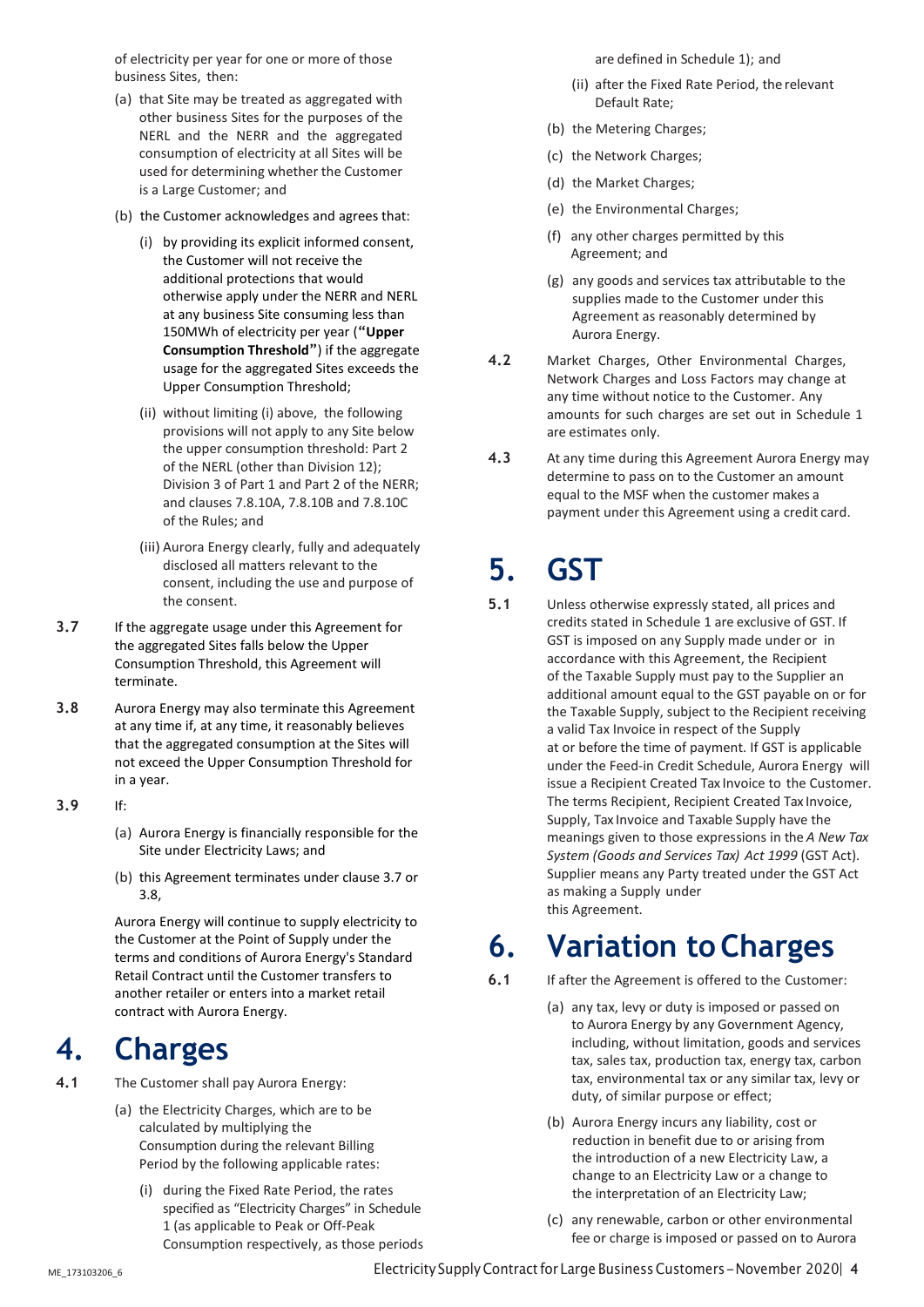Energy by any Government Agency, generator, Network Operator or other third party;

- (d) there is a Material Change to an Environmental Scheme; or
- (e) any cost, levy, fee or charge is imposed on Aurora Energy in connection with acquiring electricity, including costs passed on to Aurora Energy by any third party under a contract to hedge the wholesale price of electricity in order to reflect matters in the nature of those described in clauses 6.1(a),  $6.1(b)$ ,  $6.1(c)$  or  $6.1(d)$  being imposed or passed on to that third party,

Aurora Energy shall be entitled to pass on to and recover from the Customer an amount which Aurora Energy reasonably determines represents the tax, levy, duty, cost, fee or charge applicable to the Customer's Consumption under this Agreement that is not being recovered via the charges listed pursuant to clause 4 or that was not taken into account in calculating any credit, whether by introducing additional charges or varying existing charges or credits.

### <span id="page-5-0"></span>**7. Metering and Metering Charges**

- **7.1** Unless otherwise agreed with the Customer, Aurora Energy agrees to appoint a Metering Coordinator to arrange:
	- (a) for an interval meter and associated metering equipment required by the Rules to be:
		- (i) installed (if required) at the Point of Supply, or elsewhere as required by the Rules or agreed between the Parties, consistent with the Rules; and
		- (ii) maintained in accordance with the Rules; and
	- (b) for data from the metering equipment to be collected and forwarded as required by the Rules or as requested by the Customer consistent with the Rules.
- **7.2** The Customer must pay Aurora Energy the Metering Charges in relation to the provision of metering services set out in this clause 7.
- **7.3** Clauses 7.1 and 7.2 will not apply if Schedule 1 states that the Customer will appoint its own Metering Coordinator, and the Customer does so, from the Commencement Date. However, if that appointment does not occur on the Commencement Date, or expires or is terminated prior to the Agreement End Date, Aurora Energy's Default Rate for metering services will apply, during any period of this Agreement for which the Customer has not appointed its own Metering Coordinator. Aurora Energy's Default Rate will also apply for any metering services not performed by that Metering Coordinator.
- **7.4** If, after the Agreement Commencement Date, the Customer wishes to appoint its own Metering Coordinator, the Customer must notify Aurora Energy of this as soon as practicable before entering into such arrangements and provide all relevant details.
- **7.5** If clause 7.4 applies, or Aurora Energy otherwise becomes aware that the Customer wishes to appoint or has appointed its own Metering Coordinator, Aurora Energy may notify the Customer of the additional costs (if any) which the Customer will be required to pay if Aurora Energy appoints its own Metering Coordinator, as a result of the termination of an arrangement that Aurora Energy has with an existing Metering Coordinator.
- **7.6** If a Customer appoints its own Metering Coordinator after the Agreement Commencement Date, then on and from the date that the services commence under that arrangement (**"MC Commencement Date"**):
	- (a) clause 7.1 will no longer apply;
	- (b) the Metering Charges will no longer apply, and the Customer will instead be responsible for paying its Metering Coordinator directly the fees agreed between the Customer and the Metering Coordinator;
	- (c) Aurora Energy may charge, and the Customer must pay, the additional costs (if any) under clause 7.5;
	- (d) the Customer must indemnify Aurora Energy from any payments, costs, damages or losses that Aurora Energy incurs as a result of the Customer not complying with this clause 7 or as a result of any Metering Coordinator the Customer engages not complying with its obligations under the Rules; and
	- (e) if the Customer's appointment of a Metering Coordinator expires or is terminated prior to the Agreement End Date, Aurora Energy's Default Rate for metering services will apply from the date that the Customer's Metering Coordinator agreement expires or terminates. Aurora Energy's Default Rate will also apply for any metering services not performed by that Metering Coordinator.
- **7.7** The Customer agrees to co-operate with Aurora Energy in relation to all reasonable requirements relating to the metering equipment's installation, maintenance and data reading.
- **7.8** The Customer acknowledges that the metering equipment supplied by or on behalf of Aurora Energy or a Metering Coordinator remains the property of the person supplying it.
- **7.9** The Customer agrees to report any damage to the metering equipment immediately by written notice to Aurora Energy specifying which meter or other equipment has been damaged.
- **7.10** The Customer agrees to be bound by the outcome of procedures under the Rules in relation to metering data.
- **7.11** The Customer may request Aurora Energy to arrange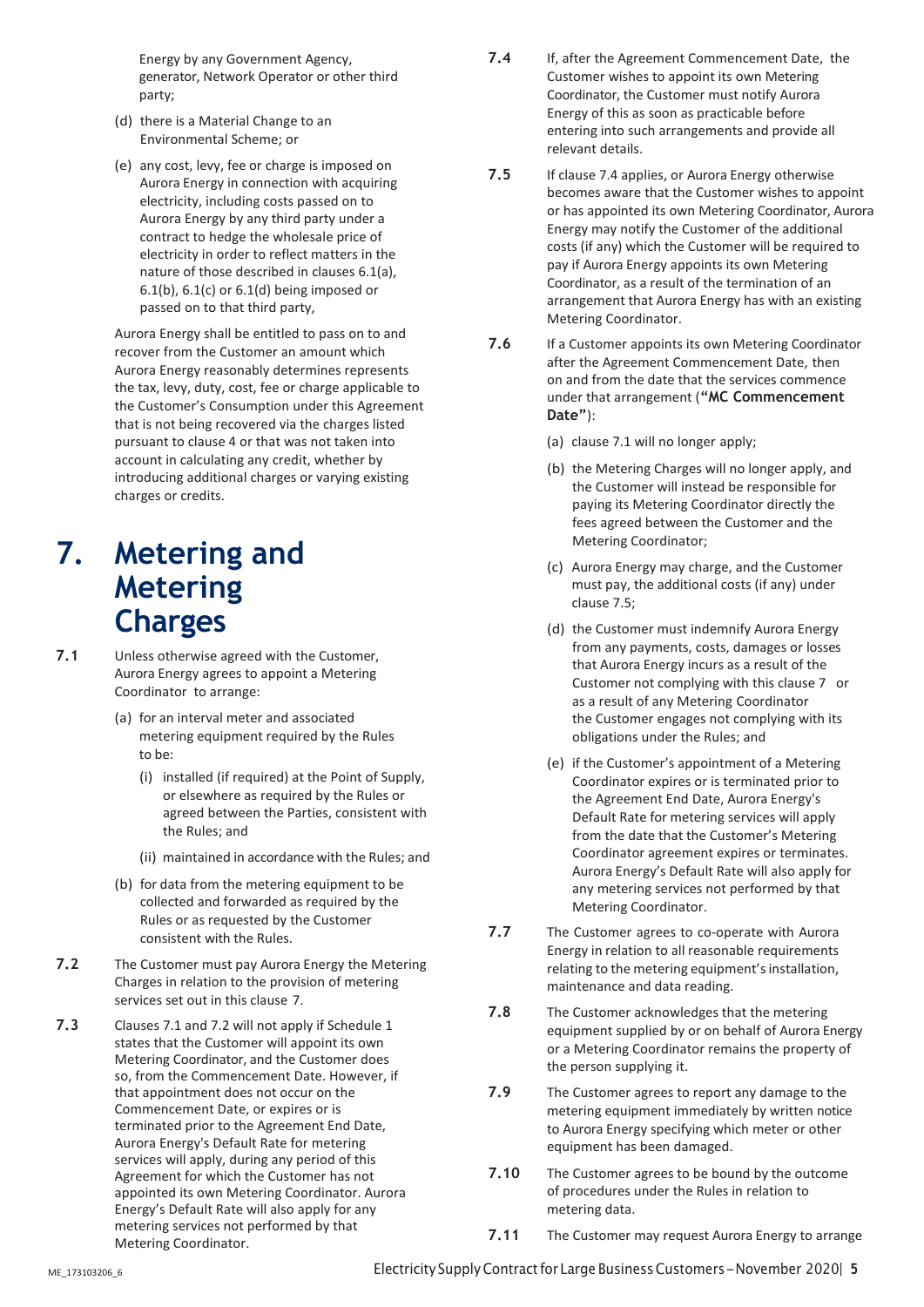a pulse output function to be emitted from the interval meter installed at the Point of Supply for the purpose of, inter alia, monitoring the Customer's electricity consumption. Where the Customer has elected for a pulse output function to be emitted from its interval meter pursuant to this clause and Aurora Energy agrees to arrange to provide it, the Customer agrees that neither Aurora Energy nor any third party provider is liable to the Customer for any loss, liability or expense which the Customer may suffer or incur as a result of the pulse output failure, including inconsistent emission frequencies or error in pulse outputs being emitted from the interval meter installed at the Point of Supply.

**7.12** If the metering equipment at the Site malfunctions or metering data is not available for any reason, the Customer's Consumption will be substituted in accordance with the procedure set by AEMO under the Rules.

## <span id="page-6-0"></span>**8. Environmental Charges**

- **8.1** This clause 8 will not apply in respect of any Environmental Scheme and Site if or to the extent that:
	- (a) Aurora Energy's acquisitions of electricity for supply to the Customer at the Site are exempt from liability under the relevant Environmental Scheme;
	- (b) the Customer provides or otherwise makes available to Aurora Energy all certificates, including any exemption certificates under the Renewable Energy Act, and other evidence reasonably required by Aurora Energy to claim the exemption under the relevant Environmental Scheme; and
	- (c) any such certificates and other evidence are accepted by Aurora Energy. Aurora Energy will accept them provided that they are received by Aurora Energy in sufficient time, having regard to Aurora Energy's compliance and trading requirements under the Environmental Scheme.
- **8.2** Environmental Charges are LRET Charges, SRES Charges and Other Environmental Charges, calculated under this clause 8 and Schedule 2.
- **8.3** The terms and conditions set out in Schedule 2 also apply in relation to Environmental Charges in respect of the Fixed Rate Period.
- **8.4** LRET Charges and SRES Charges after the Fixed Rate Period are to be calculated by multiplying the Consumption during the relevant Billing Period by the relevant Default Rate.
- **8.5** Other Environmental Charges (if any), both during the Fixed Rate Period and after, are such charges that Aurora Energy considers reasonable in order to recover its costs of complying with any Environmental Schemes other than LRET and SRES (whether those

schemes were in existence before or after the Agreement Commencement Date).

**8.6** Any reduction in liability pursuant to exemptions under clause 8.1 will, as far as practicable, be applied evenly over the calendar year.

## <span id="page-6-1"></span>**9. Network Charges**

**9.1** The Customer agrees to pay or reimburse Aurora Energy all charges payable to the Network Operator by Aurora Energy in respect of the Site(s) including, without limitation, any costs of connecting the Site to the Network and use of the Network.

## <span id="page-6-2"></span>**10. Payment**

- **10.1** Aurora Energy will issue accounts to the Customer at the end of each Billing Period for all charges due under this Agreement and the Customer will pay the account in full by the date specified in Schedule 1 or such later date as may be specified in the account (**"Due Date"**). Any amounts unpaid by the Due Date bear interest at the Interest Rate capitalising monthly on the last day of the month.
- **10.2** If the Customer disputes an account it shall pay by the Due Date, at its election:
	- (a) the amount on the account; or
	- (b) where at least three (3) accounts have previously been issued by Aurora Energy under this Agreement, the average amount payable under the last 3 invoices issued.
- **10.3** The Parties shall deal with any disputes contemplated by clause 10.2 in accordance with the procedure specified in clause 22. Following the resolution of the dispute, the Customer must pay immediately any amounts determined to be payable by the Customer.
- **10.4** If a Party (**"first Party"**) becomes aware that there is an error in an amountinvoiced or paid under this Agreement the first Party shall notify the other Party within seven (7) days of becoming aware of that fact.
- **10.5** Subject to claus[e 10.6,](#page-6-3) if Aurora Energy has overcharged the Customer, Aurora Energy will credit the overcharged amount against any amount that the Customer owes to Aurora Energy or pay the Customer the overcharged amount as soon as reasonably practicable after Aurora Energy determines the amount that has been overcharged.
- <span id="page-6-3"></span>**10.6** If the overcharging is a result of the fault or unlawful act or omission of the Customer , the amount to be credited shall be limited to the amount overcharged in the 12 months before Aurora Energy or the Customer is notified of the overcharging.
- **10.7** Subject to claus[e 10.8](#page-6-4) an[d 10.9,](#page-7-3) if Aurora Energy has undercharged the Customer, then the amount undercharged (**Undercharged Amount**) will be invoiced to the Customer as soon as reasonably practicable after Aurora Energy determines the amount that has been undercharged.
- <span id="page-6-4"></span>**10.8** If the undercharging is a result of the fault or unlawful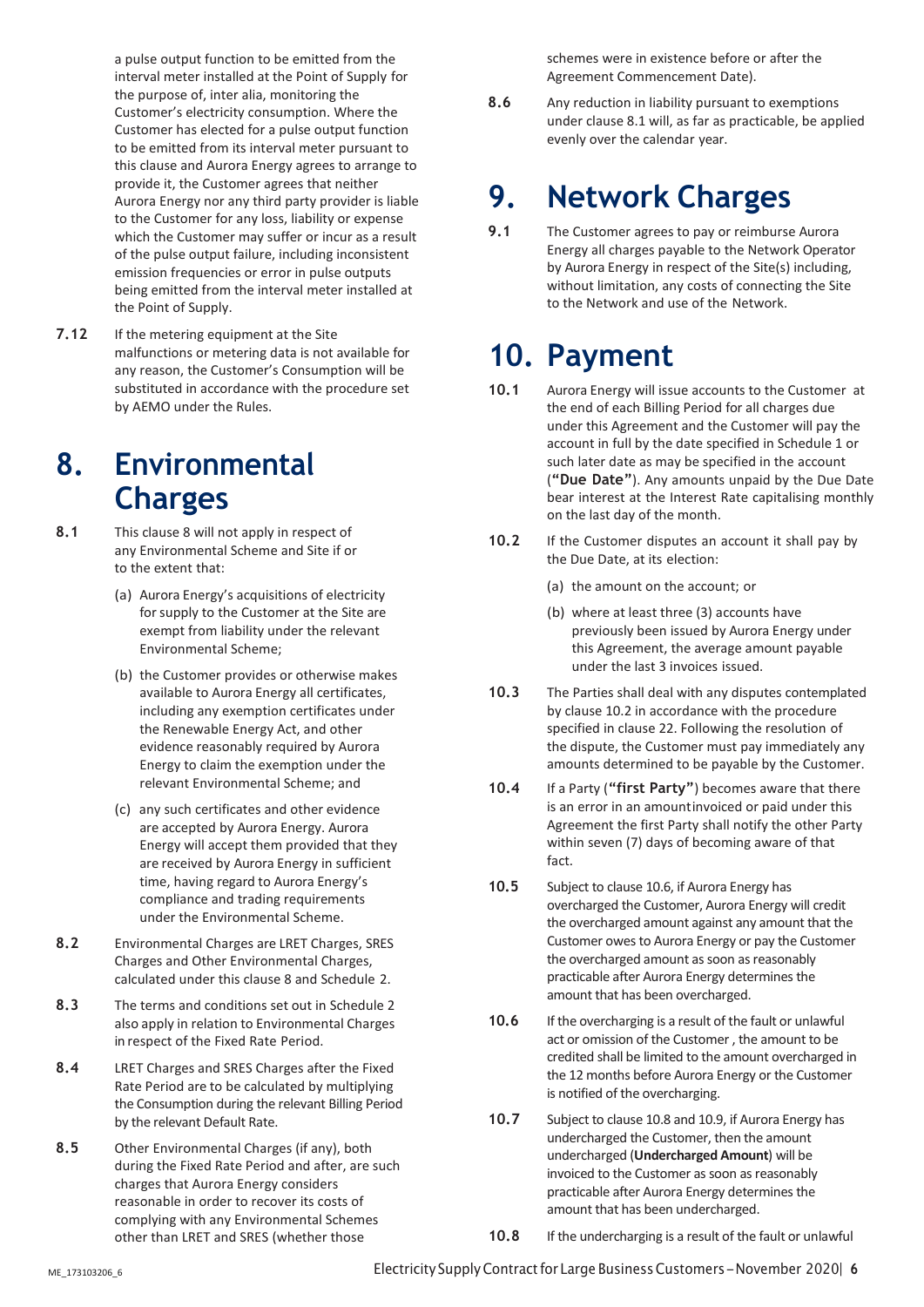act or omission of Aurora Energy, the amount to be invoiced shall be limited to the amount undercharged in the 12 months before Aurora Energy or the Customer is notified of the undercharging.

- <span id="page-7-3"></span>**10.9** If Aurora Energy invoices an Undercharged Amount to the Customer:
	- (a) no interest will be charged on the Undercharged Amount; and
	- (b) the Customer may pay the Undercharged Amount in instalments over the same period of time which the Customer was undercharged.
- **10.10** For the avoidance of doubt, should metering data for the Site(s) be replaced, amended or changed in accordance with the Rules, Aurora Energy will issue a new account to reflect the new data, and the Customer must pay the new account under this clause 10.

## **11. Adding or Removing Sites**

- **11.1** Adding and removing Sites listed in Schedule 1 'List of sites under this agreement' may only be done if requested by the Customer (no less than 30 days prior to the date of the proposed addition or removal of a Site) and approved by Aurora Energy.
- **11.2** The Customer must, in respect of any proposed site to be added to this Agreement as an additional Site, provide to Aurora Energy:
	- (a) the expected date the Site will be added;
	- (b) if available, half hourly metering data for the previous 12 months for the Site;
	- (c) an estimate of the load shape and the electricity consumption for the Site for the following 12 months; and
	- (d) all identifier and other necessary information relating to the Site.
- **11.3** Aurora Energy may grant approval under clause 11.1 subject to reasonable conditions or variation of Charges.
- **11.4** A request to remove a Site will not be unreasonably refused if Aurora Energy is satisfied the forecast aggregate consumption of electricity to be consumed in each Contract Year following removal of the Site will not be less than the Upper Consumption Threshold or the Roll-Out Percentage Limit.
- **11.5** A request to add a Site will not be unreasonably refused if Aurora Energy is satisfied that:
	- (a) the preconditions to sale set out in Clause 1.1 have been met in respect of the site, and
	- (b) the forecast aggregate consumption of electricity to be consumed in each Contract Year following addition of the Site will not be greater than the Roll-in Percentage Limit.
- **11.6** If Aurora Energy agrees to add or remove further Sites to this Agreement, or this Agreement is terminated in respect of only some Sites, Aurora Energy will, by notice to the Customer, amend Schedule 1 to incorporate or remove those Sites

and correspondingly adjust the Total Contracted Volume.

**11.7** If this Agreement applies to multiple Sites, clause 13 and clause 15 applies to each Site separately, and this Agreement may be terminated in respect of one or more Sites without affecting the continued operation of this Agreement.

## <span id="page-7-0"></span>**12. Event of Default**

- **12.1** If there is an Event of Default, Aurora Energy may give the Customer notice which:
	- (a) details the Event of Default which has occurred; and
	- (b) provides the Customer with ten (10) Business Days' notice to rectify the Event of Default.
- **12.2** If the Event of Default is not rectified as required by the notice in clause 12.1, Aurora Energy may do either or both of the following:
	- (a) request the Network Operator to disconnect any or all of the Customer's Sites; or
	- (b) terminate the Fixed Rate Period under clause 15.4.

## <span id="page-7-1"></span>**13. Disconnection**

- **13.1** Aurora Energy may arrange disconnection of any or all of the Customer's Sites:
	- (a) in accordance with clauses 12.2(a), 15.5(b) or 15.6;
	- (b) immediately upon the occurrence of an Immediate Disconnection Event; or
	- (c) if there are other grounds under the Electricity Law on which disconnection (including de-energisation or interruption of supply) is permitted.
- **13.2** The Customer may request disconnection of a Site and if it does so, Aurora Energy will arrange disconnection. If the Customer enters into an electricity sale agreement with a different retailer for any Sites disconnected under clause 13.2, the Customer must pay the Early Termination Fee.
- **13.3** The Network Operator may also disconnect the Customer's Site.
- **13.4** The Customer must co-operate with and assist the Network Operator's and Aurora Energy's personnelin respect of any disconnection.
- **13.5** Disconnection of one or more Sites does not, of itself, automatically end the Fixed Rate Period or the Agreement.

### <span id="page-7-2"></span>**14. Reconnection**

**14.1** Where the Customer's Site has been disconnected under clause 13 and the Fixed Rate Period with respect to that Site has not ended (including because Aurora Energy has not exercised a right of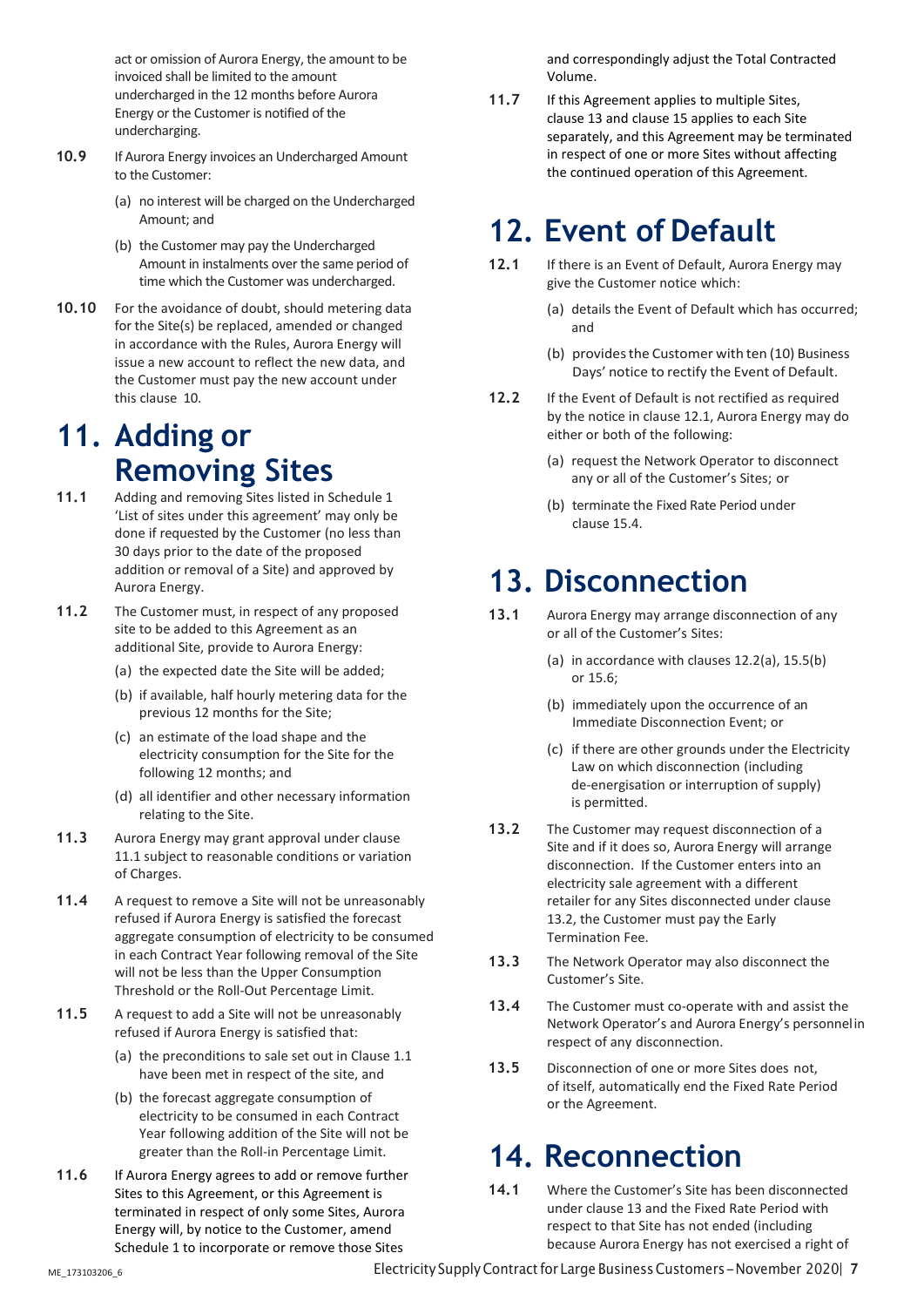termination under clause 15.4), if the Customer:

- (a) rectifies the Event of Default or Immediate Disconnection Event as required by Aurora Energy; and
- (b) pays any relevant charges including any connection or reconnection fees charged by the Network Operator,

Aurora Energy will, if requested by the Customer, arrange for the Customer's Site to be reconnected.

## <span id="page-8-0"></span>**15. TermandTermination**

- **15.1** This Agreement shall commence on the Agreement Commencement Date and continues in full force and effect until the Agreement End Date (save for accrued obligations, such as the obligation of the Customer to pay for electricity supplied until the Agreement End Date, which continue after the Agreement End Date until fulfilled).
- **15.2** If at the end of the Fixed Rate Period the Customer (or another person) continues to consume electricity at the Site and Aurora Energy:
	- (a) remains Responsible for the Site; and
	- (b) has not entered into a new contract for the Site (with the Customer or another person) under which sale of electricity to the Site has commenced,

the Customer will be responsible for all charges in relation to electricity consumed at the Site, on the basis of the Default Rate, from the day after the date the Fixed Rate Period ends until the Agreement End Date.

- **15.3** The Customer may terminate this Agreement at any time prior to the expiry of the Fixed Rate Period (including, for the avoidance of doubt, prior to the Commencement Date) by providing Aurora Energy with at least thirty (30) Business Days' written notice. If the Customer does so, clause 15.5 will apply.
- **15.4** Aurora Energy may terminate this Agreement at any time prior to the expiry of the Fixed Rate Period by notice to the Customer if:
	- (a) an Event of Default occurs which is not rectified in accordance with a notice under clause 12.1; the Customer experiences an Insolvency Event;
	- (b) the Customer is using electricity illegally or fraudulently;
	- (c) the Customer requests disconnection of the Customer's Site and that Site remains disconnected for thirty (30) days;
	- (d) the Customer ceases to be a Large Customer in breach of the warranty under clause 3.3(a), gives a notice to Aurora Energy under clause 3.3(b) or Aurora Energy reasonably believes that the Customer will breach the warranty under clause 3.3(a) reasonably soon;
- (e) the Customer transfers the Site to another retailer; or
- (f) a Force Majeure event under clause 17 affects Aurora Energy for a continuous period of at least six (6) months.

If Aurora Energy does so, clause 15.5 will apply.

- **15.5** If the Fixed Rate Period is terminated by the Customer under clause 15.3 or by Aurora Energy under clause 15.4, the Customer acknowledges:
	- (a) the Customer must pay Aurora Energy the Early Termination Fee;
	- (b) Aurora Energy may disconnect the Customer's Sites;
	- (c) this Agreement will end on the Agreement End Date relevant to each Site; and
	- (d) any supply of electricity between the end of the Fixed Rate Period and the Agreement End Date will be charged at the Default Rate.
- **15.6** Either Party may terminate this Agreement following the expiry of the Fixed Rate Period:
	- (a) by providing the other Party with thirty (30) Business Days' written notice of its intent to do so; or
	- (b) immediately if there is an Immediate Disconnection Event,

following which Aurora Energy may request the Network Operator to disconnect the Customer's Sites. The Agreement will come to an end for each Site on the Agreement End Date for that Site.

**15.7** The Customer is also obliged to pay Aurora Energy any amounts owing up to the Agreement End Date, including connection, reconnection, disconnection fees and any cost of collection of any outstanding debt not paid in full. The obligation to pay these amounts must be done so in accordance with terms specified in clause 10.1.

## <span id="page-8-1"></span>**16. Liability**

- **16.1** The only terms, conditions or warranties which apply to services to be provided under this Agreement are:
	- (a) any terms implied by law that cannot be excluded; and
	- (b) the express terms of this Agreement,

and all other terms, conditions or warranties implied by law (including statute), custom or usage are excluded to the fullest extent permitted by law.

- **16.2** Subject to this clause 16:
	- (a) Aurora Energy is not liable for any loss of profits, business or anticipated savings, or for any indirect or consequential loss, arising out of or in connection with Aurora Energy's performance (including any breach) of this Agreement, whether in contract, tort (including negligence) or otherwise;
	- (b) any liability Aurora Energy has to the Customer arising out of or in connection with Aurora Energy's performance (including any breach) of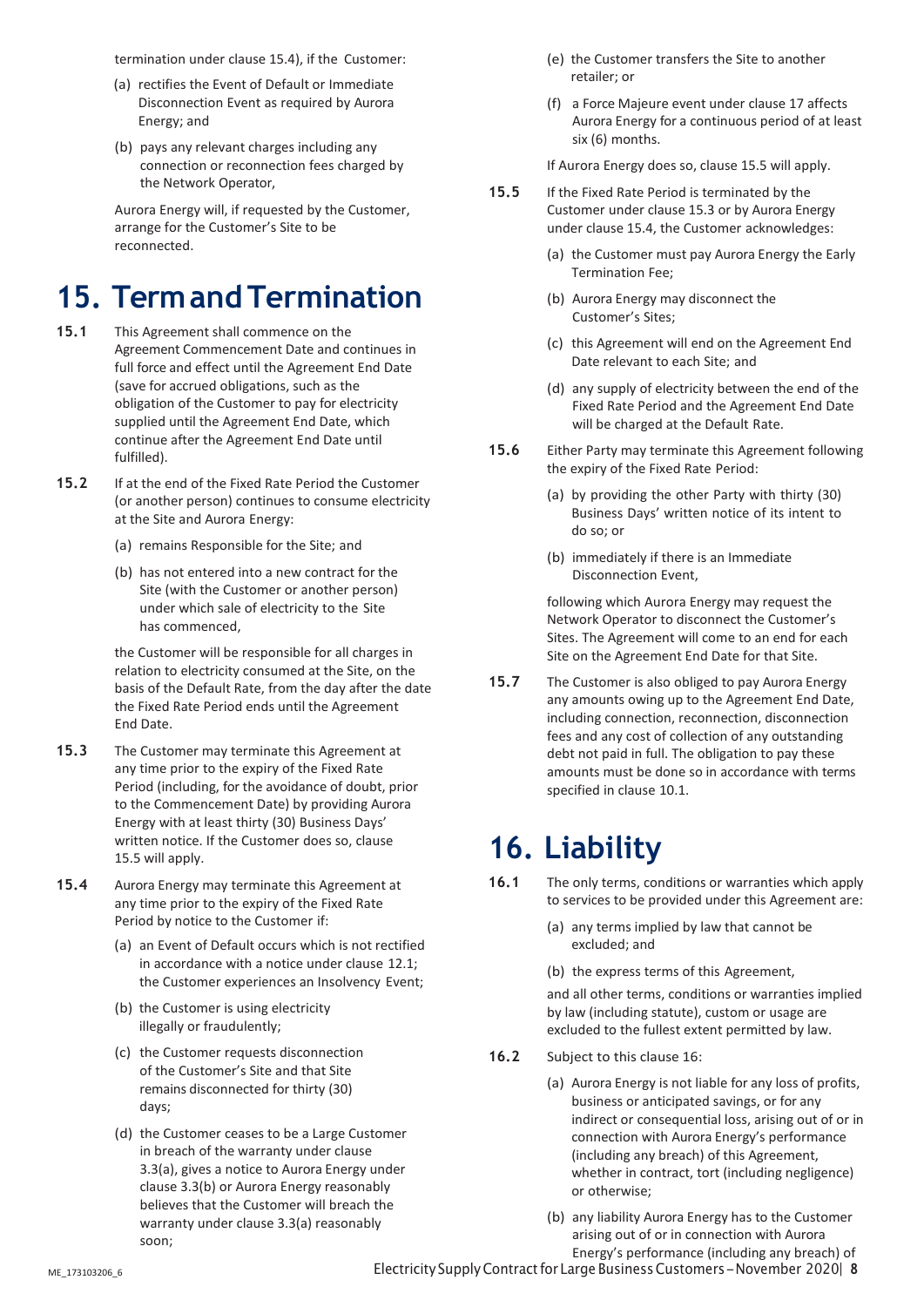this Agreement, whether in contract, tort (including negligence) or otherwise is limited to an aggregate amount of \$250,000 in respect of all claims relating to events occurring in a calendar year and is reduced to the extent that the Customer caused or contributed to the breach;

- (c) Aurora Energy will not be liable to the Customer for any loss or damage suffered by the Customer which results from disconnection of the Point of Supply in accordance with this Agreement; and
- (d) full details of any claim by the Customer must have been given by the Customer to Aurora Energy within twelve (12) months of the occurrence giving rise to the claim.

## <span id="page-9-0"></span>**17. Force Majeure**

- **17.1** An obligation of a Party under this Agreement, other than:
	- (a) the Customer's obligation to pay money, as outlined in clause 10; or
	- (b) the Customer's obligation to provide security if requested by Aurora Energy, as outlined in clause 21,

shall be suspended during the time and to the extent that the Party is prevented from or delayed in complying with that obligation by Force Majeure, provided that Party complies with its obligations under clause 17.2 in respect of that Force Majeure.

**17.2** A Party affected by Force Majeure must give to the other Party particulars of the Force Majeure and take reasonable steps to promptly remove or mitigate the relevant Force Majeure, except that the Party will not be obliged to settle a strike, lockout, boycott or other industrial dispute.

## <span id="page-9-1"></span>**18. Confidentiality**

- **18.1** Unless otherwise specifically provided for under this Agreement, all commercially sensitive information exchanged under this Agreement is strictly confidential between the Parties and must not be disclosed to any other person except:
	- (a) with the consent of the Party who supplied the information; or
	- (b) if required by law, or any Government Agency having jurisdiction over either Party or this Agreement, or in connection with legal proceedings relating to this Agreement; or
	- (c) if the information is generally and publicly available other than as a result of breach of confidentiality by the person receiving the information.
- **18.2** This clause 18 shall survive termination of the Agreement.

## <span id="page-9-2"></span>**19. Privacy**

- **19.1** Aurora Energy must use reasonable efforts to handle, disclose and use Personal Information collected or held in connection with this Agreement only to the extent necessary to fulfil its obligations under this Agreement or Electricity Laws.
- 19.2 Aurora Energy undertakes to use all reasonable efforts to comply with:
	- (a) the Privacy Legislation in relation to Personal Information it holds in connection with this Agreement; and
	- (b) any privacy policies or statements issued by Aurora Energy from time to time in relation to Personal Information.
- **19.3** The obligations of this clause 19 apply notwithstanding any permitted processing of confidential information in accordance with the terms of this Agreement.
- **19.4** In order for Aurora Energy to fulfil its obligations under this clause 19, the Customer:
	- (a) warrants that, in relation to Personal Information the Customer discloses to Aurora Energy, (including all sensitive information, such as if Life Support Equipment is used at a Site) the Customer has the authority to disclose such Personal Information;
	- (b) will ensure that any individual to which Personal Information disclosed by the Customer to Aurora Energy relates is notified of matters contained in Aurora Energy's privacy policies, statements or privacy consents issued by Aurora Energy from time to time and will promptly give copies of those policies, statements or privacy consents to individuals as directed by Aurora Energy from time to time;
	- (c) will otherwise take all reasonable steps toensure that its acts or omissions do not cause Aurora Energy to breach relevant Privacy Legislation in its handling of Personal Information disclosed in connection with this Agreement; and
	- (d) undertakes to take all reasonable actiondirected by Aurora Energy to facilitate Aurora Energy's compliance with its obligations under this clause and the Privacy Legislation in connection with this Agreement.

### <span id="page-9-3"></span>**20. Warrantiesand Covenants**

- **20.1** Each Party represents and warrants to the other Party:
	- (a) that the execution of and performance of that Party's obligations under this Agreement will not amount to a breach of any contractual or other obligation owed by that Party to a third party; and
	- (b) that the execution of and performance of that Party's obligations under this Agreement have been duly authorised by all necessary or appropriate actions of that Party.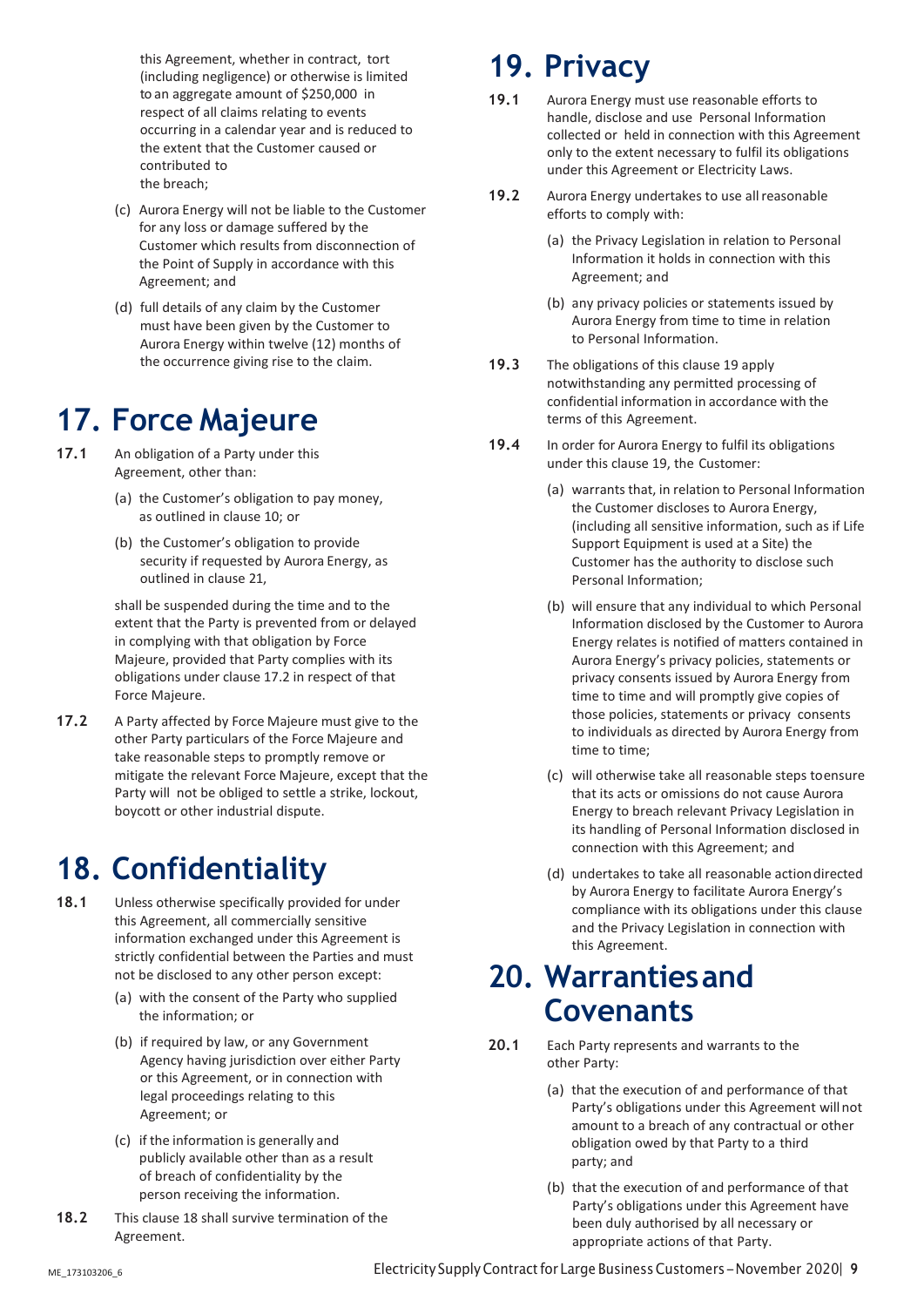## <span id="page-10-0"></span>**21. Security**

- **21.1** Aurora Energy will conduct credit assessments on the Customer prior to the execution of this Agreement and during the term of the Agreement. If:
	- (a) in the opinion of Aurora Energy the Customer's credit position is insufficient having regard to its obligations under this Agreement, or becomes materially weaker than as at the Agreement Commencement Date; or
	- (b) the Customer does not comply with the terms of payment under clause 10 of this Agreement (including clause 10.2 in the event of a dispute); or
	- (c) Aurora Energy becomes aware, through credit reporting bodies; of a risk to Aurora Energy's financial portfolio,

then the Customer, if requested, must provide security to Aurora Energy in respect of the Customer's payment obligations contained in this Agreement.

- **21.2** For the purposes of this clause 21 "materially weaker" means a material change in the financial position or prospects of the Customer which, in the opinion of Aurora Energy, may adversely affect the Customer's ability to perform its obligations under this Agreement.
- **21.3** Aurora Energy may require the Customer to provide security by one, or a combination, of the following methods:
	- (a) a bank guarantee for the amount stated in Schedule 1 or as advised by Aurora Energy; or
	- (b) a direct debit for the full amount owing on an account by the due date; or
	- (c) a cash security deposit for the amount stated in Schedule 1 or as advised by Aurora Energy.
- **21.4** Where the Customer is required to satisfy its security obligation by the method prescribed in clause 21.3(b):
	- (a) the Customer must complete the direct debit authority form within the time frame specified by Aurora Energy; and
	- (b) should the Customer fail to adhere to the requested direct debit terms Aurora Energy reserves the right to bill the Customer a security deposit or accept a bank guarantee at its discretion.
- **21.5** The Customer may request an annual review of the security requirements during the term of the Agreement.
- **21.6** Any cash deposit and payments made in advance are not held on trust for the Customer and the Customer is not entitled to any interest on them.
- **21.7** Where the Customer satisfies its security obligation by providing Aurora Energy with a security deposit or bank guarantee, Aurora Energy shall be entitled to draw on the guarantee or security deposit (as the case may be) at any time when any amount owing by the Customer

## <span id="page-10-1"></span>**22. Dispute Resolution**

- **22.1** If a dispute arises between the Parties in connection with this Agreement, the Parties undertake in good faith to use all reasonable endeavours to settle the dispute.
- **22.2** If the dispute is not resolved within twenty (20) Business Days of the dispute arising and notification having been given to the other Party, either Party may request the President of the Law Society of Tasmania to appoint an appropriately qualified independent expert within Tasmania to determine the dispute and the procedure to be adopted.
- **22.3** In the case of a disputed account the amount determined as an underpayment or overpayment will be credited or debited as applicable to the Customer's next account.
- **22.4** Nothing in this clause 22 will prevent a Party from seeking urgent injunctive or declaratory relief.

## <span id="page-10-2"></span>**23. Retailer ofLast Resort Event**

**23.1** If Aurora Energy is no longer entitled by law to sell energy to the Customer due to a retailer of last resort (**"RoLR"**) event (as contemplated by the Electricity Law) occurring in relation to Aurora Energy, Aurora Energy is required under the NERL and the NERR to provide relevant information (including the Customer's name, billing address and metering identifier) to the entity appointed as the relevant designated retailer for the RoLR event and this Agreement will come to an end.

## <span id="page-10-3"></span>**24. Miscellaneous**

### **Waiver**

**24.1** Any waiver by either Party of a breach of this Agreement must be in writing and shall not be construed as a waiver of any further breach ofthe same or any other provision.

### **Amendment**

- **24.2** Unless otherwise specifically provided for under this Agreement, any variation to the Agreement, including any variation to the Schedules, must be in writing and signed by both Parties.
- **24.3** Aurora Energy may vary this Agreement from time to time by written notice to the Customer in order to comply with any new, or changes to Electricity Laws after the Agreement Commencement Date.

### **Assignment**

**24.4** Aurora Energy may assign or novate the whole or part of its rights and obligations under this Agreement without the consent of the Customer to any entity permitted to sell electricity in Tasmania. The Customer may assign or novate its rights and obligations under this Agreement with Aurora Energy's prior written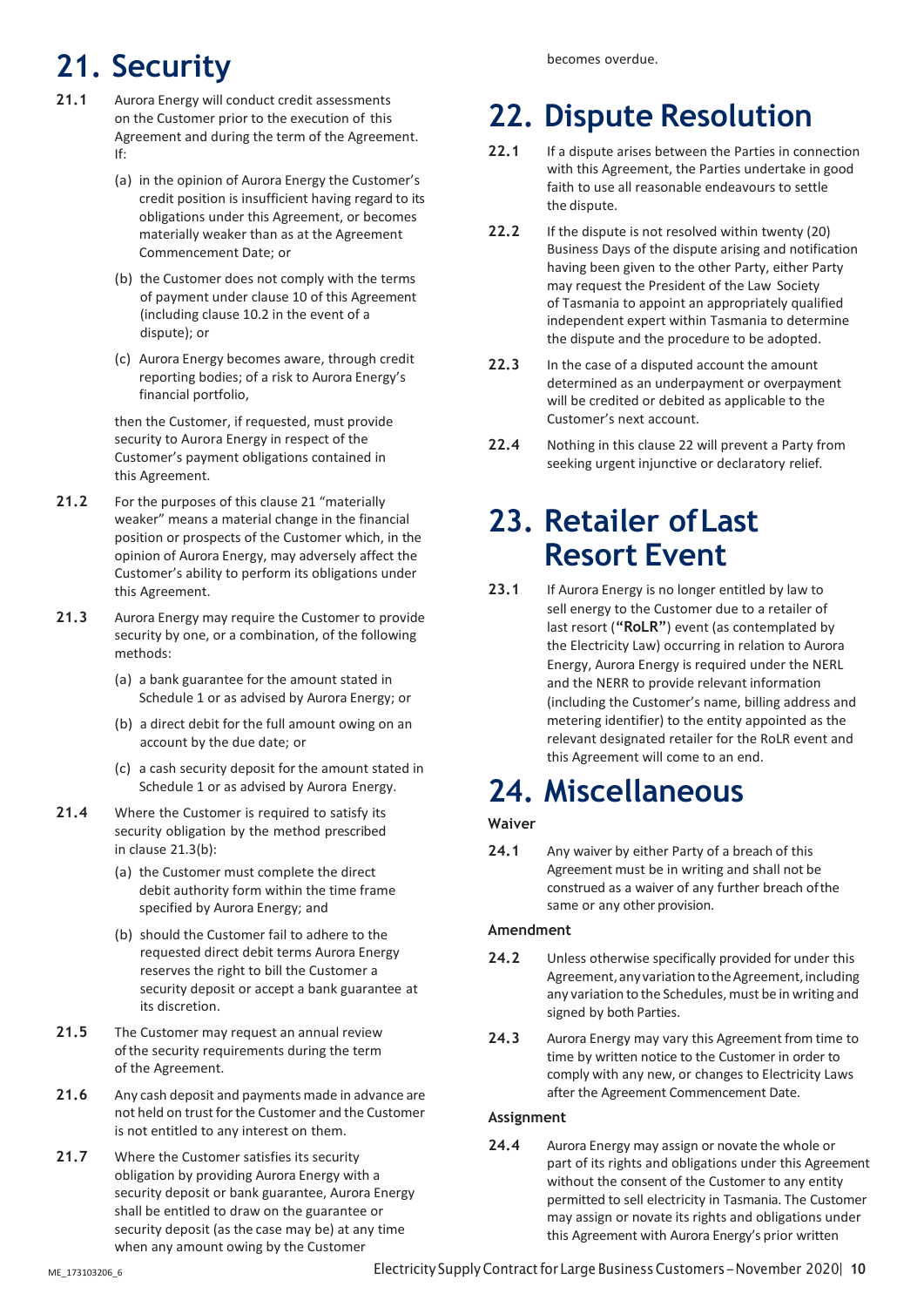consent. Written consent will be provided at the sole discretion of Aurora Energy.

#### **Entire Agreement**

**24.5** The Agreement shall constitute the entire agreement between the Parties. For the avoidance of doubt, any item not included within this Agreement that may have been discussed or requested by the Customer is not part of this Agreement.

#### **Severability**

**24.6** If any part of this Agreement is prohibited, void, voidable, illegal or unenforceable, then that part is severed from this Agreement but without affecting the continued operation of the remainder of the Agreement.

### **Notices**

- **24.7** All notices and accounts issued under this Agreement shall be sent to the address indicated in Schedule 1 or such other address as may from time to time be notified in writing by the Parties to each other. Notices and accounts shall be deemed to be received:
	- (a) in the case of delivery by post, two (2) Business Days after the date of posting;
	- (b) in the case of fax, on receipt by the sender of a transmission report from the despatching machine showing the relevant number of pages and the correct destination fax machine number and indicating that the transmission has been made without error, unless the recipient notifies the sender within 24 hours of the fax being sent that the fax was not received in its entirety in legible form; or
	- (c) where Aurora Energy elects to issue notices via email, to the Customer's nominated email address, the email will be deemed to be received by the Customer 24 hours from the email being sent.

### **Emergency**

**24.8** In the case of emergency, the Parties may contact one another as provided for in Schedule 1.

### **Governing Law**

**24.9** This Agreement shall be governed and construed in accordance with the laws of the State of Tasmania and the laws of the Commonwealth and the Parties agree to submit to the jurisdiction of the courts of Tasmania at first instance.

### <span id="page-11-0"></span>**25. Definitionsand Interpretation**

**25.1** In this Agreement unless the contrary intention appears:

> **AEMC** means the Australian Energy Market Commission.

**AEMO** means the Australian Energy Market Operator Limited.

**Agreement** means the contract between Aurora Energy and the Customer comprising:

- (a) these terms and conditions;
- (b) Schedule 1: Customer Details;
- (c) Schedule 2: LRET and SRES Charges; and
- (d) any other Schedules provided to the Customer and stated to form part of the Agreement (for example, Feed-in Credits or Special Conditions).

**Agreement Commencement Date** means the date on which Aurora Energy receives a copy of this Agreement correctly signed by the Customer where indicated at the end of this Agreement, provided that Aurora Energy receives it within the offer validity period set out in this Agreement or otherwise communicated by Aurora Energy.

**Agreement End Date** means, in respect of a Site, the date on which the first to occur of any of the following events occurs at the Site:

- (a) Aurora Energy ceases to be Responsible for the Site;
- (b) Aurora Energy enters into a new agreement for the Site (with the Customer or another person) and the sale of electricity commences under that agreement; or
- (c) the Site is disconnected with no right of reconnection.

**AuroraEnergy**meansAuroraEnergyPty Ltd ABN 85 082 464 622.

**Billing Period** means one calendar month, except when the Agreement Commencement Date or Agreement End Date occurs part way through a month, in which case the Billing Period will reflect the relevant period within that month.

**Business Day** means a day (not being a Saturday or Sunday) on which banks are open for general banking business in Hobart.

**Code** means the Tasmanian Electricity Code as issued by the Regulator under the ESI Act pursuant to sections 6(1) and 49A of the ESI Act.

**Commencement Date** for a Site means the later of:

- (a) the date specified as the "Term Commencement Date" in Schedule 1;
- (b) if the Customer is an existing customer of Aurora Energy's for that Site, the date on which the last of the preconditions under clause 1.1 is satisfied or waived; and
- (c) if the Customer is transferring that Site to Aurora Energy from another retailer, the date on which Aurora Energy becomes Responsible for that Site.

**Connection Services** means the connection of the Point of Supply to the Network and the provision of associated services.

**Consumption**, in respect of a Site, means the metered quantity of electricity recorded at the Point of Supply for that Site, multiplied by the relevant Loss Factor.

ME\_173103206\_6 Electricity SupplyContractfor Large BusinessCustomers – November 2020| **11 Contract Year** a continuous period of 12 months commencing on the Agreement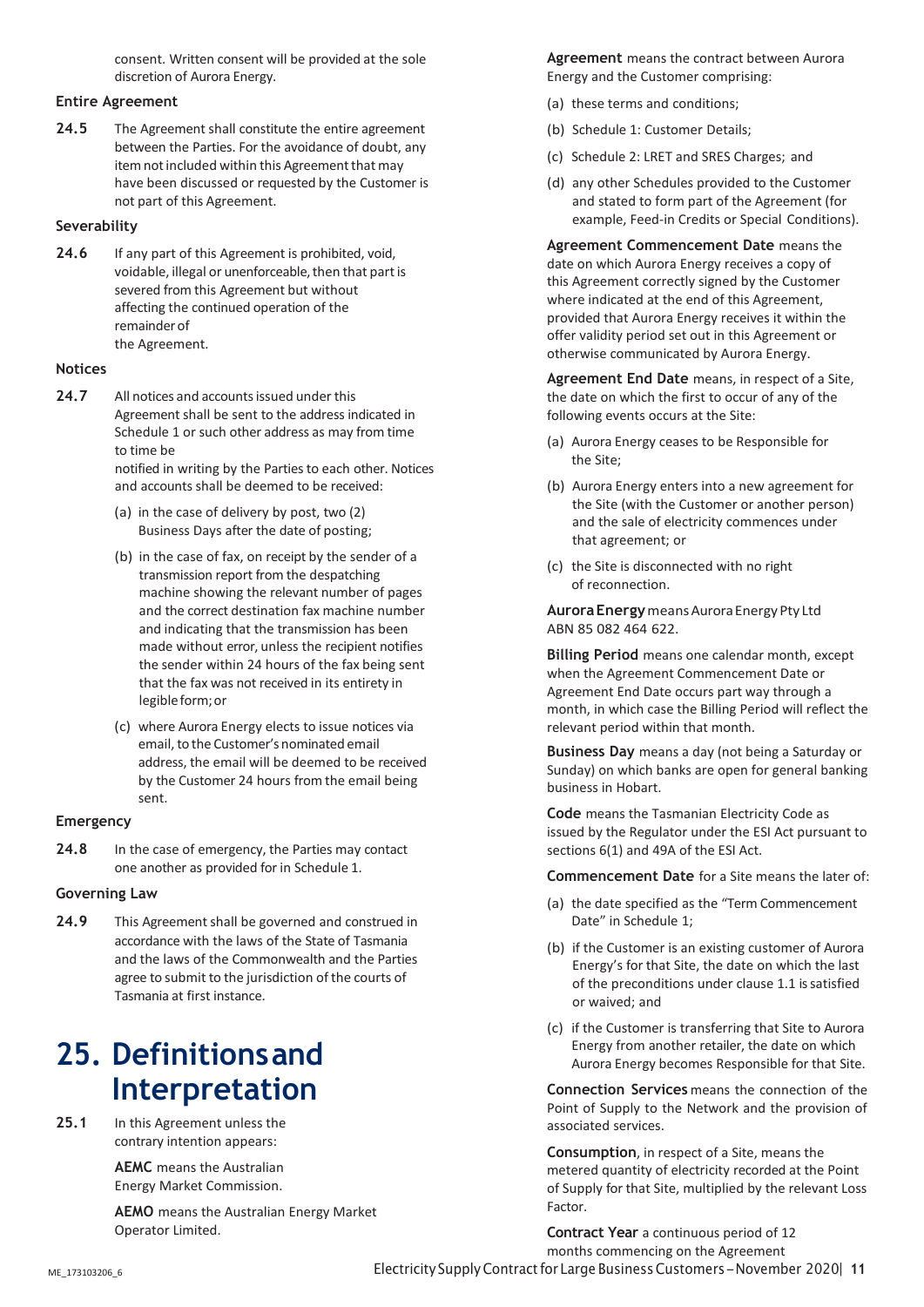Commencement Date or the anniversary of the Agreement Commencement Date (as applicable). If the period between the start of a Contract Year and the termination or expiry of this Agreement is less than 12 months, that period will be deemed a Contract Year and any Total Contracted Volume for that Contract Year pro-rated accordingly.

**Customer** means the customer specified in Schedule 1.

**Default Rate** means the standard default rate(s) (for electricity, Environmental Charges, metering or other services as appropriate) determined from time to time by Aurora Energy as being applicable to its customers whose consumption or generation is of a similar size to the Customer's.

**Early Termination Fee** means the fee that will be calculated by Aurora Energy and charged to the Customer based on Aurora Energy's reasonable estimation of its loss and additional costs and charges suffered or incurred as a result of the termination of this Agreement prior to the Agreement End Date, including, without limitation, loss of profit (based on Total Contracted Volume), amounts Aurora Energy has to pay under contracts and arrangements with electricity generators, metering services providers, providers of certificates and others in terminating or renegotiating those contracts or arrangements, and a reasonable administration fee.

**Electricity Charges** means the charges calculated under clause 4.1(a).

**Electricity Law** means the ESI Act, the Code, the *Electricity – National Scheme (Tasmania) Act 1999* (Tas), the *National Electricity (Tasmania) Law*, the Rules, the *National Energy Retail Law (Tasmania) Act 2012* (Tas), the NERL, the NERR and any other statute, regulation, rule, ordinance, code, licence or other law (including the common law), whether state or federal, including any lawfully binding and relevant determination, decree, edict, declaration, ruling, order, procedure or other similar pronouncement applying to Aurora Energy or the Customer and relevant to this Agreement (whether or not specifically relating to electricity), validly issued by any Government Agency.

**Environmental Charges** are calculated under clause 8 and Schedule 2.

**Environmental Scheme** means any law which has as one of its purposes the reduction or limitation of greenhouse gases, the encouragement of renewable, low emissions or other forms of clean energy, or the minimisation of the impact of the electricity industry on the environment, including LRET and SRES.

**ESI Act** means the *Electricity Supply Industry Act 1995* (Tas).

**Event of Default** means the Customer:

- (a) fails to pay Aurora Energy an amount Aurora Energy has billed by the due date;
- (b) breaches any of the Customer's other

obligations under this Agreement;

- (c) denies access to the metering equipment or otherwise damages or interferes with any metering equipment; or
- (d) refuses to provide, or does not provide, to Aurora Energy any security Aurora Energy has requested.

**Fixed Rate Period** means the period specified as the "Fixed Rate Period" in Schedule 1, commencing on the Commencement Date (even if this is after the "Term Commencement Date" specified in Schedule1) and ending on the date that Schedule 1 indicates that the Fixed Rate Period ends, or as earlier terminated in accordance with this Agreement.

**Force Majeure** in relation to a Party, means any cause outside the affected Party's control including an act of God, fire, lightning, explosion, flood, insurrection or civil disorder, war or military operation, terrorist attack, sabotage, vandalism, embargo, Government Agency action, or compliance in good faith with any law, regulation or direction by any Government Agency, any Network failure, or any failure on the part of the Network Operator and industrial disputes of any kind.

**Government Agency** means any government or any public, statutory, governmental (including a local government), semi-governmental or judicial body, entity, department, regulator or authority and includes any self-regulatory organisation established under statute.

#### **Immediate Disconnection Event** means:

- (a) the Customer experiences an Insolvency Event;
- (b) the Customer is using electricity illegally or fraudulently;
- (c) there is an emergency; or
- (d) health and safety reasons necessitate disconnection.

**Insolvency Event** in relation to the Customer means an order is made for the Customer's bankruptcy, winding up or dissolution, a receiver, receiver and manager, trustee, administrator, liquidator or similar official is appointed to all or part of the Customer's assets or undertaking, the Customer enters into, or resolves to enter into, any arrangement or composition or compromise with, or assignment for the benefit of, the Customer's members or creditors or the Customer becomes insolvent within the meaning of section 95A of the *Corporations Act 2001* (Cth).

**Interest Rate** means, with respect to amounts due during a month, the rate equal to the average of the Monthly 3-month Bank Accepted Bill Rates for the 3 months prior to that month, plus 6%.

**Large Customer** means a customer who consumes 150 MWh or more of electricity per year for a single business Site, or in the aggregate across multiple business Sites.

**Life Support Equipment** has the meaning under the NERR.

**LGC** means large-scale generation certificate, as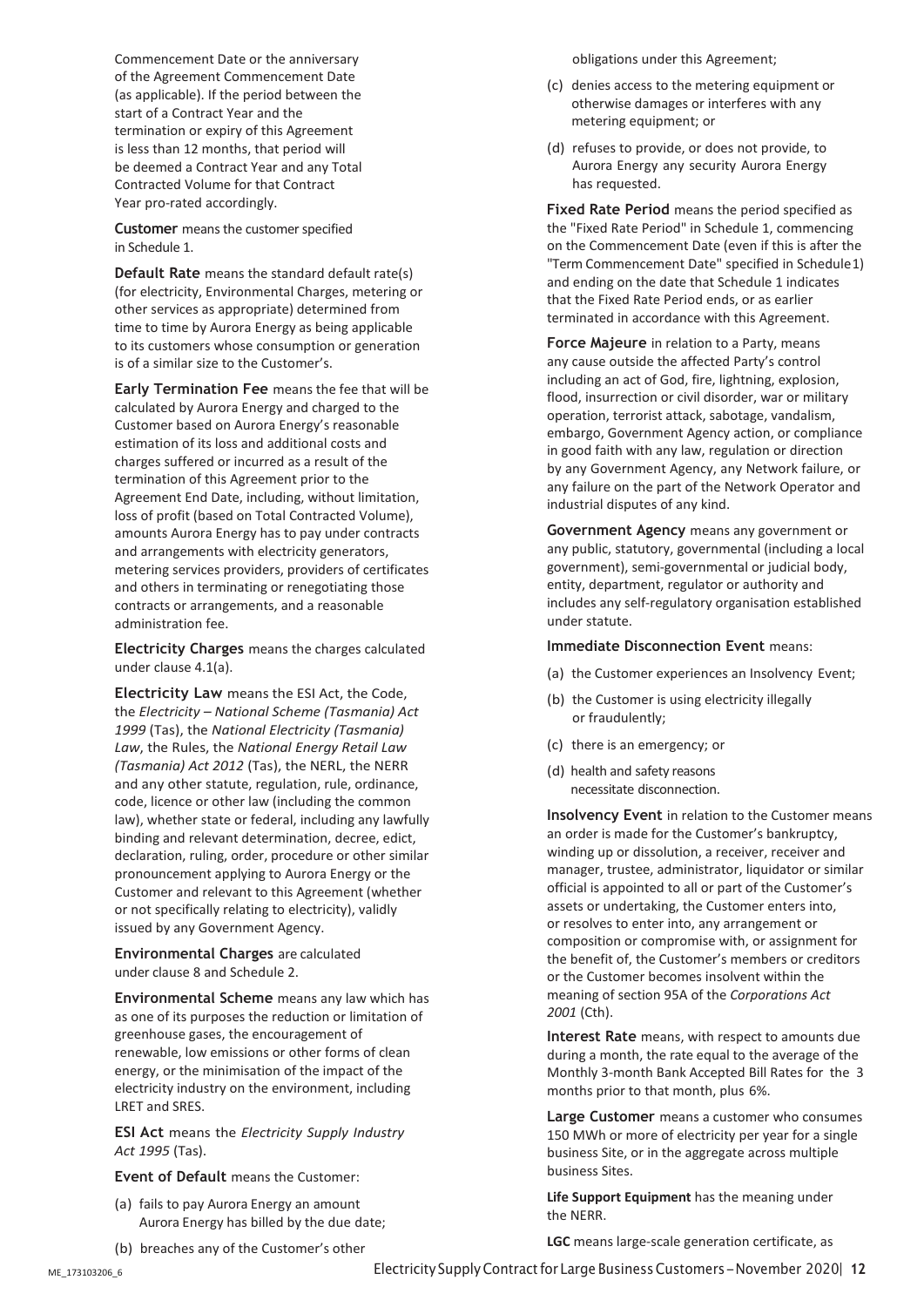defined under the Renewable Energy Act.

**Loss Factor** means the multiplier required to adjust for transmission network and distribution network losses relevant to the Point of Supply, as published by AEMO or another Government Agency (as applicable), and as may be changed from time to time.

**LRET** means the Large-scale Renewable Energy Target under the Renewable Energy Act.

**LRET Charges** are calculated under clause 8.3 and 8.4.

**Market Charges** means the proportion (attributable to the Consumption of electricity at the Site) of any Participant Fees (as defined under the Rules) and other charges levied on Aurora Energy under an Electricity Law by any authorised person, as assessed or determined by Aurora Energy, acting reasonably.

**MaterialChangetoanEnvironmental Scheme** means a material change to the operation of an Environmental Scheme, including (for example):

- (a) a change to the required GWh of renewable source electricity under the Renewable Energy Act or regulations under it, including the introduction or coming into effect of new or varied provisions which provide for such a change on a contingent basis, or the happening of such a contingency;
- (b) a change to the Renewable Energy Act or regulations under it affecting the manner in which the renewable power percentage under that Act is or may be calculated or the manner in which discretions for that purpose may be exercised;
- (c) the exercise of a discretion in setting the renewable power percentage under the Renewable Energy Act that is materially different from the way in which that discretion was expected to be exercised by the market, having regard to the way in which it was historically exercised;
- (d) the small-scale technology percentage for a year under the Renewable Energy Act varying from the non-binding estimate for that year from the Clean Energy Regulator (for the purposes of section 40B of the Renewable Energy Act) by more than 3 percentage points;
- (e) a change to the eligible technologies for the creation of LGCs or STCs;
- (f) a change to the eligible certificates that may be surrendered for compliance under the LRET or SRES scheme; or a change to the large-scale generation shortfall charge or small-scale technology shortfall charge for the purposes of the Renewable Energy Act.

### **Metering Charges** means:

(a) the metering charge per meter for each Site, as specified in Schedule 1 (which may, after

the Fixed Rate Period, be replaced by a Default Rate at Aurora Energy's discretion);

- (b) any costs incurred by Aurora Energy in relation to the testing of current transformers or voltage transformers at a Site;
- (c) any costs incurred by Aurora Energy in relation to an enhanced site inspection at a Site;
- (d) any costs incurred by Aurora Energy in relation to any special meter reads at a Site;
- (e) any costs incurred by Aurora Energy in relation to the repair of metering equipment that is damaged by the Customer; and
- (f) any costs incurred by Aurora Energy in relation to metering specifically requested by the Customer.

**Metering Coordinator** has the meaning given to that term under the Rules.

**Monthly 3-month Bank Accepted Bill Rate** means, for a month, the rate published by the Reserve Bank of Australia for that month which is an average of the daily 3-month bank accepted bill rates for that month published by the Reserve Bank of Australia.

**MSF** means a merchant service fee in relation to each credit card payment received by Aurora Energy, being an amount calculated by Aurora Energy from time to time that is consistent with Part IVC of the *Competition and Consumer Act 2010* (Cth).

**NERL** means the *National Energy Retail Law (Tasmania) Act 2012*.

**NERR** means the National Energy Retail Rules under the NERL.

**Network** means the apparatus, equipment, plant and buildings used to control and operate the electricity distribution network or the electricity transmission network which will be or is connected to the Point of Supply (as applicable).

**Network Charges** are the charges payable under clause 9.

**Network Operator** means the entity, including its employees, representatives, contractors or agents, that controls and operates the Network at the Point of Supply.

**Other Environmental Charges** are calculated under clause 8.5.

**Parties** means Aurora Energy and Customer, and **Party** means any one or both of the Parties, as the context requires.

**Personal Information** means any personal information coming within the definitions of that term defined in the Privacy Legislation.

**Point of Supply** means the point of connection between the assets of the Network Operator and the Customer's mains at a Site.

#### **Privacy Legislation** means:

- (a) the *Privacy Act 1988* (Cth);
- (b) the *Personal Information Protection Act 2004* (Tas);
- (c) any legislation (to the extent that such